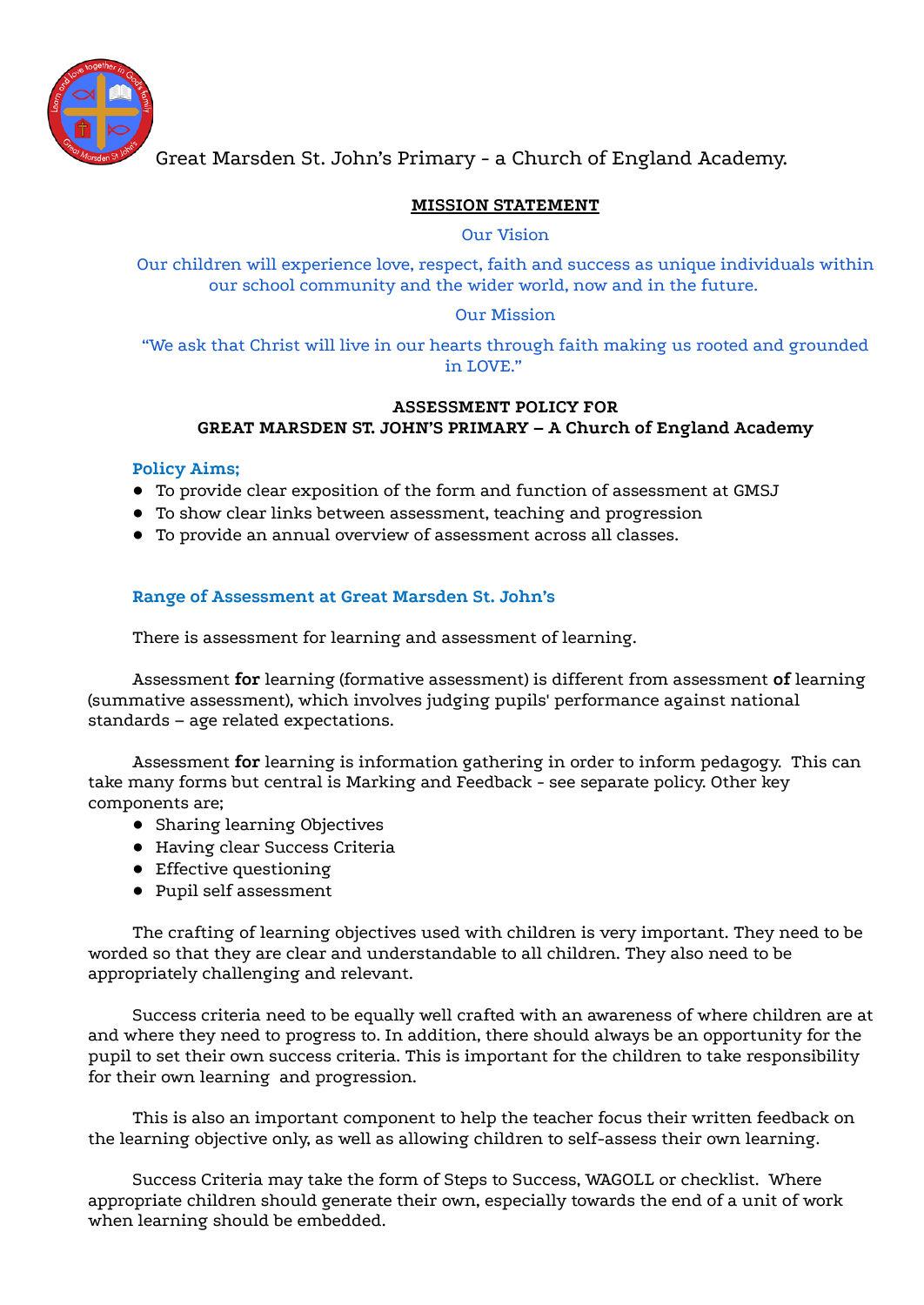

## Great Marsden St. John's Primary - a Church of England Academy.

Pupil Self Assessment should reflect the LO or SC and be age appropriate - see Marking and Feedback Policy.

We use a range of tools for summative assessment - see table at the end of this policy.

We also acknowledge that for children who have certain barriers to learning, progress needs to be measured in smaller steps, alongside personalised Specific, Measurable, Achievable, Realistic and Timely (SMART) targets. For this reason, we are able to adopt differing systems (in addition to the above) for children with individual learning needs, ensuring accurate assessments of progress and attainment. These are as follows:

- PIVATS these will be completed on a termly basis for specifically identified children
- Assess, Plan, Do, Review cycle
- SMART target setting
- Personalised start and end points linked to areas of need
- Adapted assessments linked to individual expectations
- KLIPS/LAPS linked to individual expectations

Similarly children with EAL have different assessment needs. Children who arrive in school with little or no English are assessed in reading and viewing, writing, listening and speaking. This enables next step targets to be set. These are updated termly. Children for whom English is an additional language, but whose language skills have developed in line with peers within the class are assessed through the assessment processes described within this document.

## **Where is summative assessment captured?**

In all classes our assessment tool is Target Tracker. This is used in conjunction with Lancashire KLIPS and LAPS. In EYFS, Target Tracker is used in conjunction with the Foundation Stage Profiles to capture progress and identify next steps.

## **Professional Judgement**

The use of professional judgement pervades throughout the whole area of assessment. The guidance and expectations are just that - there must always be the need for individual and collective professional judgement.

The use of professional judgement must also be a guiding factor in managing one's own workload. As a school and as a leadership team, we do not subscribe to the notion of 'death by assessment'. The work life balance of a teacher cannot be compromised by 'over assessment'.

**Annual Timetable of Year Group Assessments:**